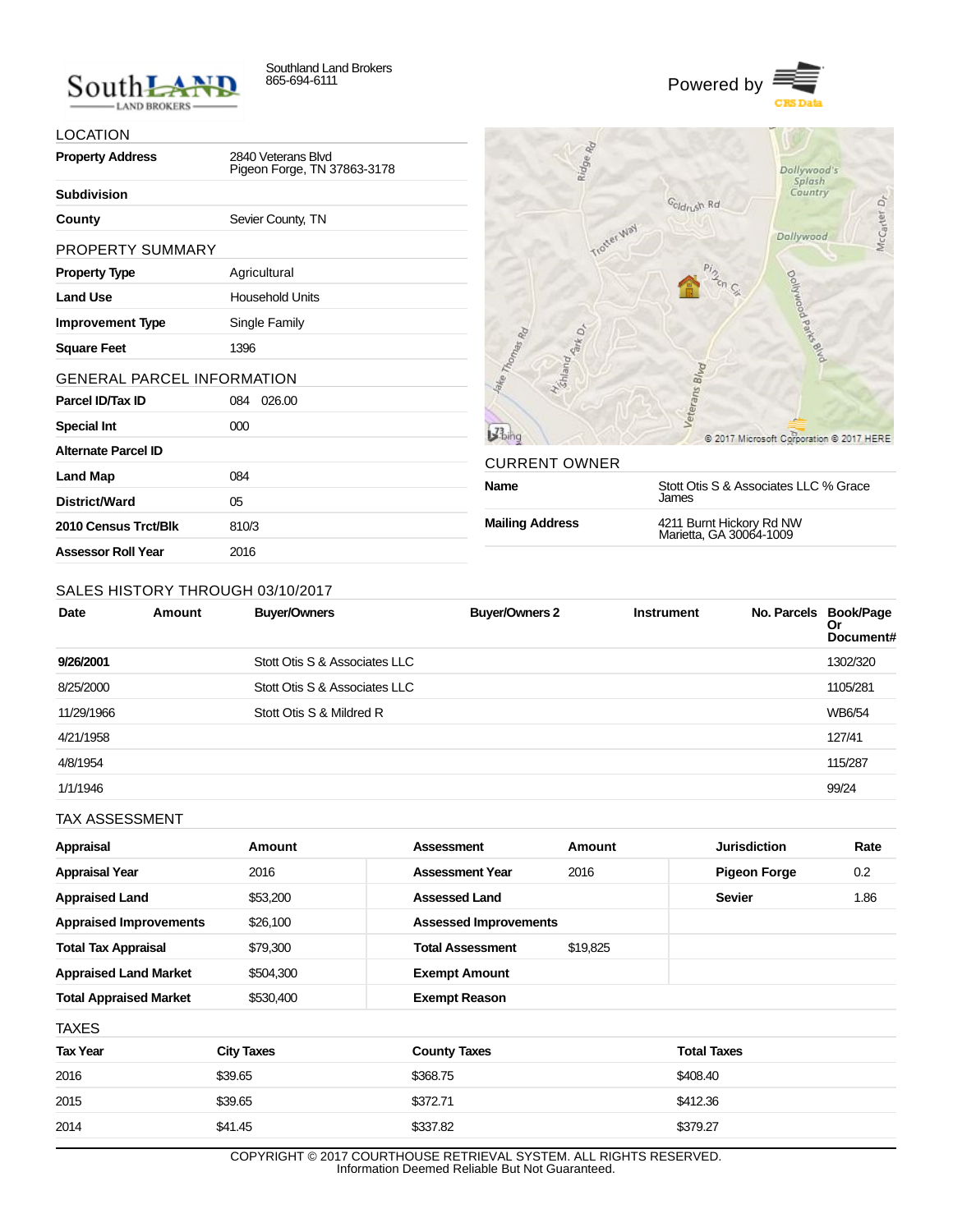## Property Report for 2840 VETERANS BLVD, cont.

| 2013                                              | \$41.45                                    | \$337.82               |                                 |                                     | \$379.27            |                           |  |
|---------------------------------------------------|--------------------------------------------|------------------------|---------------------------------|-------------------------------------|---------------------|---------------------------|--|
| <b>MORTGAGE HISTORY</b>                           |                                            |                        |                                 |                                     |                     |                           |  |
|                                                   | No mortgages were found for this parcel.   |                        |                                 |                                     |                     |                           |  |
|                                                   | PROPERTY CHARACTERISTICS: BUILDING         |                        |                                 |                                     |                     |                           |  |
| Building #1                                       |                                            |                        |                                 |                                     |                     |                           |  |
| <b>Type</b>                                       | Single Family                              | <b>Condition</b>       |                                 | Average                             | <b>Units</b>        |                           |  |
| <b>Year Built</b>                                 | 1933                                       | <b>Effective Year</b>  |                                 | 1965                                | <b>Stories</b><br>1 |                           |  |
| <b>BRs</b>                                        |                                            | <b>Baths</b>           |                                 | F<br>H                              | <b>Rooms</b>        |                           |  |
| Total Sq. Ft.                                     | 1,396                                      |                        |                                 |                                     |                     |                           |  |
|                                                   | <b>Building Square Feet (Living Space)</b> |                        |                                 | <b>Building Square Feet (Other)</b> |                     |                           |  |
| <b>Base 1396</b>                                  |                                            |                        | Enclosed Porch Finished 360     |                                     |                     |                           |  |
|                                                   |                                            |                        |                                 | Screen Porch Finished 280           |                     |                           |  |
| - CONSTRUCTION                                    |                                            |                        |                                 |                                     |                     |                           |  |
| Quality                                           | Average -                                  |                        |                                 | <b>Roof Framing</b>                 |                     | Gable/Hip                 |  |
| Shape                                             | Irregular Shape                            |                        |                                 | <b>Roof Cover Deck</b>              |                     | <b>Corrugated Metal</b>   |  |
| <b>Partitions</b>                                 |                                            |                        |                                 | <b>Cabinet Millwork</b>             |                     | Average                   |  |
| <b>Common Wall</b>                                |                                            |                        |                                 | <b>Floor Finish</b>                 |                     | <b>Carpet Combination</b> |  |
| <b>Foundation</b>                                 | <b>Continuous Footing</b>                  |                        |                                 | <b>Interior Finish</b>              | <b>Wood Walls</b>   |                           |  |
| <b>Floor System</b>                               |                                            | Wood W/ Sub Floor      |                                 | <b>Air Conditioning</b>             |                     | <b>Cooling Package</b>    |  |
| <b>Exterior Wall</b><br><b>Siding Average</b>     |                                            |                        | <b>Heat Type</b><br>Heat Pakage |                                     |                     |                           |  |
| <b>Bathroom Tile</b><br><b>Structural Framing</b> |                                            |                        |                                 |                                     |                     |                           |  |
| <b>Fireplace</b>                                  |                                            |                        | <b>Plumbing Fixtures</b>        |                                     | 3                   |                           |  |
| - OTHER                                           |                                            |                        |                                 |                                     |                     |                           |  |
| Occupancy                                         | Occupied                                   |                        |                                 | <b>Building Data Source</b>         |                     | Inspection                |  |
|                                                   | PROPERTY CHARACTERISTICS: EXTRA FEATURES   |                        |                                 |                                     |                     |                           |  |
| Feature                                           |                                            |                        | <b>Size or Description</b>      |                                     | <b>Year Built</b>   | <b>Condition</b>          |  |
| Detached Carport Unfinished                       |                                            | 20X20                  |                                 |                                     | 1990                | <b>FAIR</b>               |  |
| Shed                                              |                                            | 10X24                  |                                 | 1990                                |                     | <b>AVERAGE</b>            |  |
| <b>Wood Deck</b>                                  |                                            | 6X20                   |                                 |                                     | 1996                | <b>AVERAGE</b>            |  |
|                                                   | PROPERTY CHARACTERISTICS: LOT              |                        |                                 |                                     |                     |                           |  |
| <b>Land Use</b>                                   |                                            | <b>Household Units</b> |                                 | <b>Lot Dimensions</b>               |                     |                           |  |
| <b>Block/Lot</b>                                  |                                            |                        | Lot Square Feet                 |                                     | 2,112,652           |                           |  |
| Latitude/Longitude                                |                                            | 35.803348°/-83.544820° |                                 | Acreage                             |                     | 48.5                      |  |
| <b>Type</b>                                       | <b>Land Use</b>                            |                        | <b>Units</b>                    | <b>Tax Assessor Value</b>           |                     |                           |  |
| Imp Site                                          |                                            |                        | 0.5 Ac                          | \$19,760                            |                     |                           |  |
| Pasture                                           |                                            |                        | $\overline{7}$                  | \$6,580                             |                     |                           |  |
| Woodland 2                                        |                                            |                        | 41                              | \$26,896                            |                     |                           |  |
|                                                   | PROPERTY CHARACTERISTICS: UTILITIES/AREA   |                        |                                 |                                     |                     |                           |  |
| <b>Gas Source</b>                                 |                                            |                        |                                 | Road Type                           |                     | Paved                     |  |
| <b>Electric Source</b>                            | Public                                     |                        |                                 | Topography                          |                     | Rolling                   |  |
| <b>Water Source</b>                               | Public                                     |                        |                                 | <b>District Trend</b>               |                     | Improving                 |  |
| <b>Sewer Source</b>                               | Public                                     |                        |                                 | <b>Special School District 1</b>    |                     |                           |  |